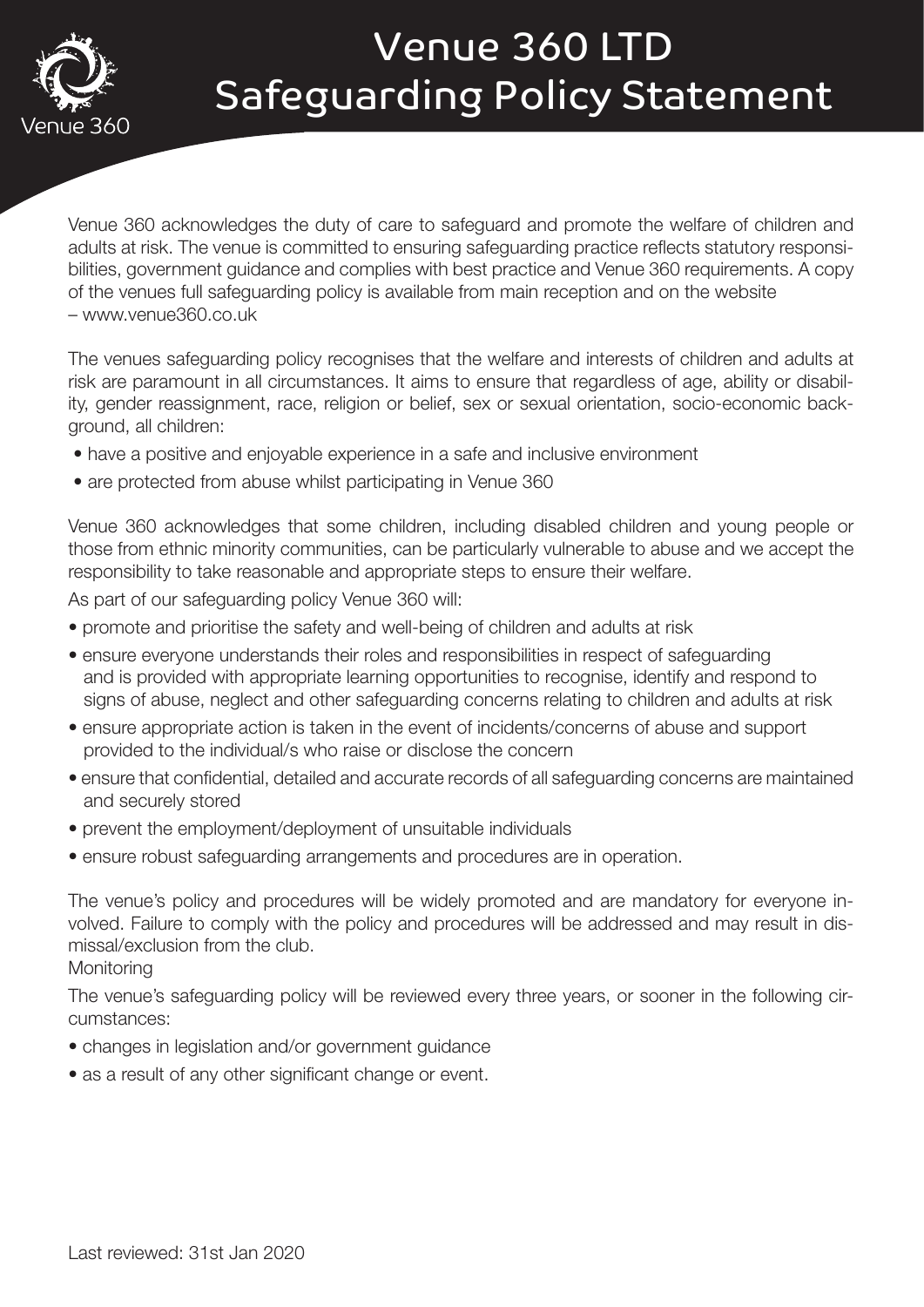

#### 1. Policy statement

Venue 360 is committed to prioritising the well-being of all children and adults at risk, promoting safeguarding in our venue at all times, including all programmes and events we run. This Policy strives to minimise risk, deliver a positive experience for everyone and respond appropriately to all safeguarding concerns/disclosures.

#### 2. Use of terminology

Child: a person under the age of eighteen years.

Note that some legislation in Scotland defines a child as a person under sixteen years old. However, where there is any safeguarding concern, anyone under the age of 18 is regarded as a child.

Adult at risk of abuse or neglect: a person aged eighteen years or over who is, or may be, in need of community care services by reason of disability, age or illness; and is, or may be, unable to take care of, or unable to protect him or herself against abuse or neglect.

Safeguarding children: protecting children from abuse and neglect, preventing the impairment of children's health or development, ensuring that they grow up in circumstances consistent with the provision of safe and effective care, and taking action to enable all children to have the best life chances.

Safeguarding adults at risk: protecting adults from abuse and/or neglect. Enabling adults to maintain control over their lives and make informed choices without coercion. Empowering adults at risk, consulting them before taking action, unless someone lacks the capacity to make a decision, or their mental health poses a risk to their own or someone else's safety, in which case, always acting in his or her best interests. (See appendix A for full glossary of terms).

#### 3. Scope

This Policy is applicable to all staff, volunteers, committee members, coaches and club members. It is in line with national legislation and applicable across the UK.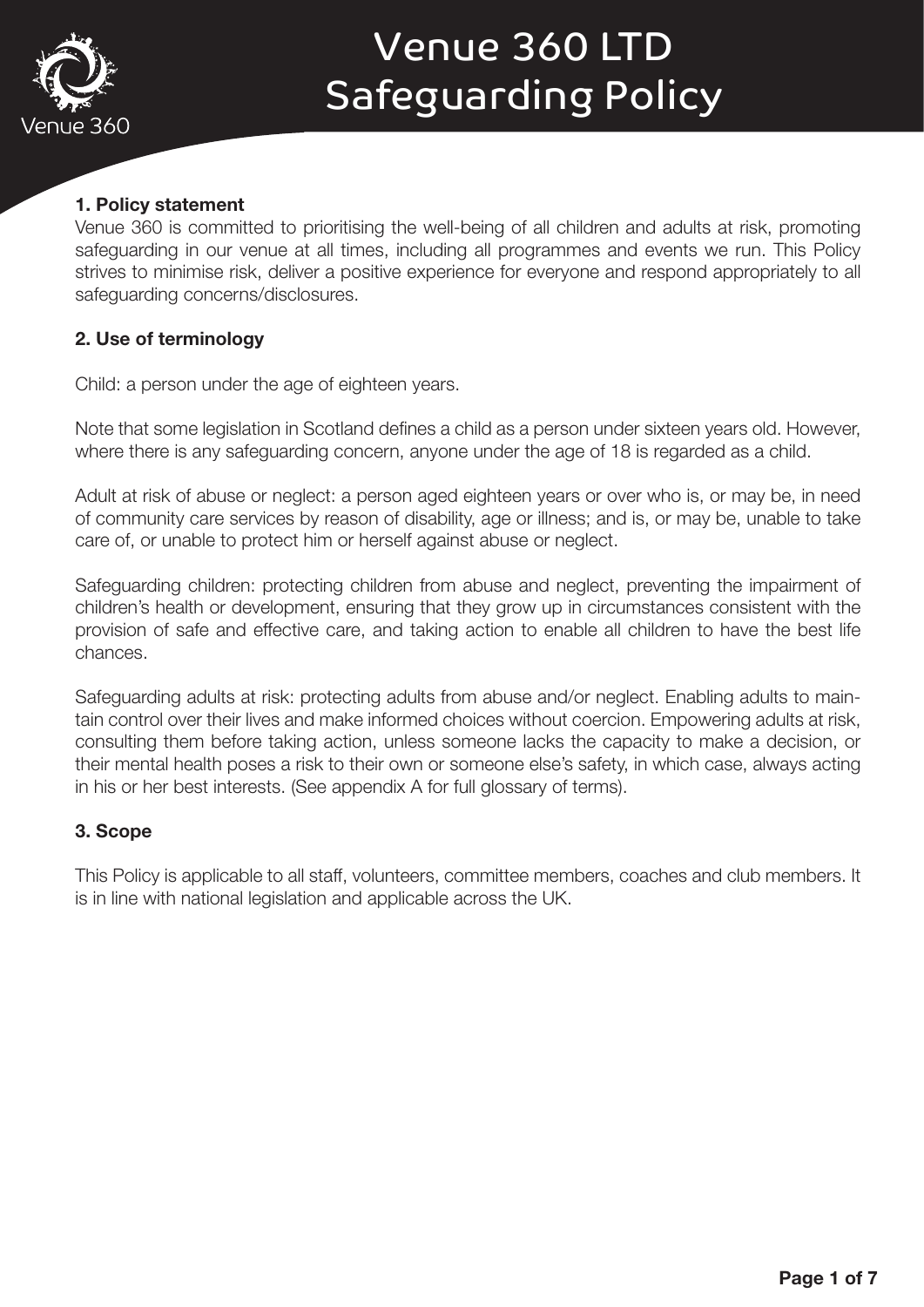

#### 4. Responsibility for the implementation of the Safeguarding Policy, Code of Conduct and Reporting Procedure

SAFEGUARDING IS EVERYONE'S RESPONSIBILITY: NOT RESPONDING TO A SAFEGUARDING CONCERN IS NOT AN OPTION.

- Our venue's management team has overall accountability for this Policy and its implementation
- Our club Welfare Officer is responsible for updating this Policy in line with legislative and venue developments

• All individuals involved in/present at the club are required to adhere to the Policy and Code of **Conduct** 

Where there is a safeguarding concern/disclosure:

• The individual who is told about, hears, or is made aware of the concern/disclosure is responsible for following the Reporting a Safeguarding Concern Procedure. Unless someone is in immediate danger, they should inform their venue Welfare Officer, or National Safeguarding Lead.

• Venue 360's Welfare Officer and Safeguarding Leads are responsible for reporting safeguarding concerns to our CEO Jon Reep.

• The CEO is responsible for assessing all safeguarding concern/disclosures that are reported to them and working with the Welfare Officer to follow up as appropriate on a case-by-case basis, prioritising the well-being of the child/ adult at risk at all times. Dependent on the concern/disclosure, a referral may be made to:

The police in an emergency (999);

Local Authority Children's Services (01582 547653) (out of hours 0300 3008123)

Local Authority Adult Services (01582 547730 or 01582 547563)

Designated Officer (England only) for concerns/disclosures about a member of staff, consultant, coach, official or volunteer (01582 548069)

Disclosure and Barring Service (or Disclosure Scotland; Adult Social Work Team or Health and Social Service Department (Channel Islands) for concerns/disclosures about a member of staff, consultant, coach, official or volunteer customerservices@dbs.gsi.gov.uk (0300 0200190)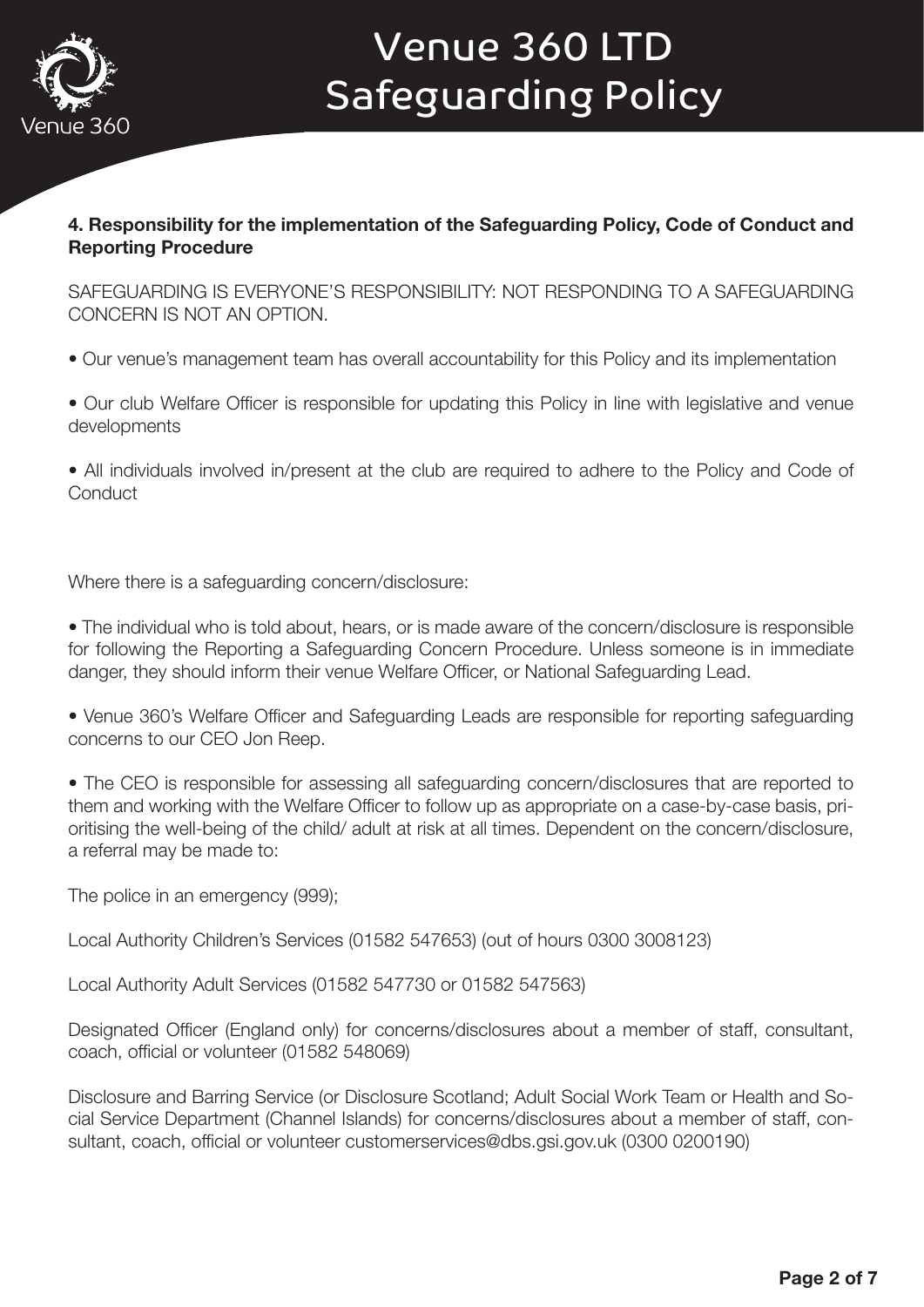

#### 5. Breaches of the Safeguarding Policy, Code of Conduct and Reporting Procedure Breaches of this Policy and/or failure to comply with the outlined responsibilities may result in the following:

•Disciplinary action leading to possible dismissal and legal action;

•Where an appeal is lodged in response to a safeguarding decision made by the club, the individual should adhere to the club's appeal procedure.

### Codes of Conduct

#### All members of staff and volunteers agree to:

- Prioritise the well-being of all children and adults at risk at all times
- Treat all children and adults at risk fairly and with respect
- Be a positive role model. Act with integrity, even when no one is looking
- Help to create a safe and inclusive environment
- Not allow any rough or dangerous behaviour, bullying or the use of bad or inappropriate language
- Report all allegations of abuse or poor practice to the club Welfare Officer
- Not use any sanctions that humiliate or harm a child or adult at risk
- Value and celebrate diversity and make all reasonable efforts to meet individual needs
- Keep clear boundaries between professional and personal life, including on social media
- Have the relevant consent from parents/carers, children and adults before taking or using photos and videos
- Refrain from making physical contact with children or adults unless it is necessary as part of an emergency or congratulatory (e.g. handshake / high five)
- Refrain from smoking and consuming alcohol during club activities or coaching sessions
- Ensure roles and responsibilities are clearly outlined and everyone has the required information and training
- Avoid being alone with a child or adult at risk unless there are exceptional circumstances
- Refrain from transporting children or adults at risk, unless this is required as part of a club activity (e.g. away match) and there is another adult in the vehicle
- Not abuse, neglect, harm or discriminate against anyone; or act in a way that may be interpreted as such
- Not have a relationship with anyone under 18 for whom they are coaching or responsible for
- Not to have a relationship with anyone over 18 whilst continuing to coach or be responsible for them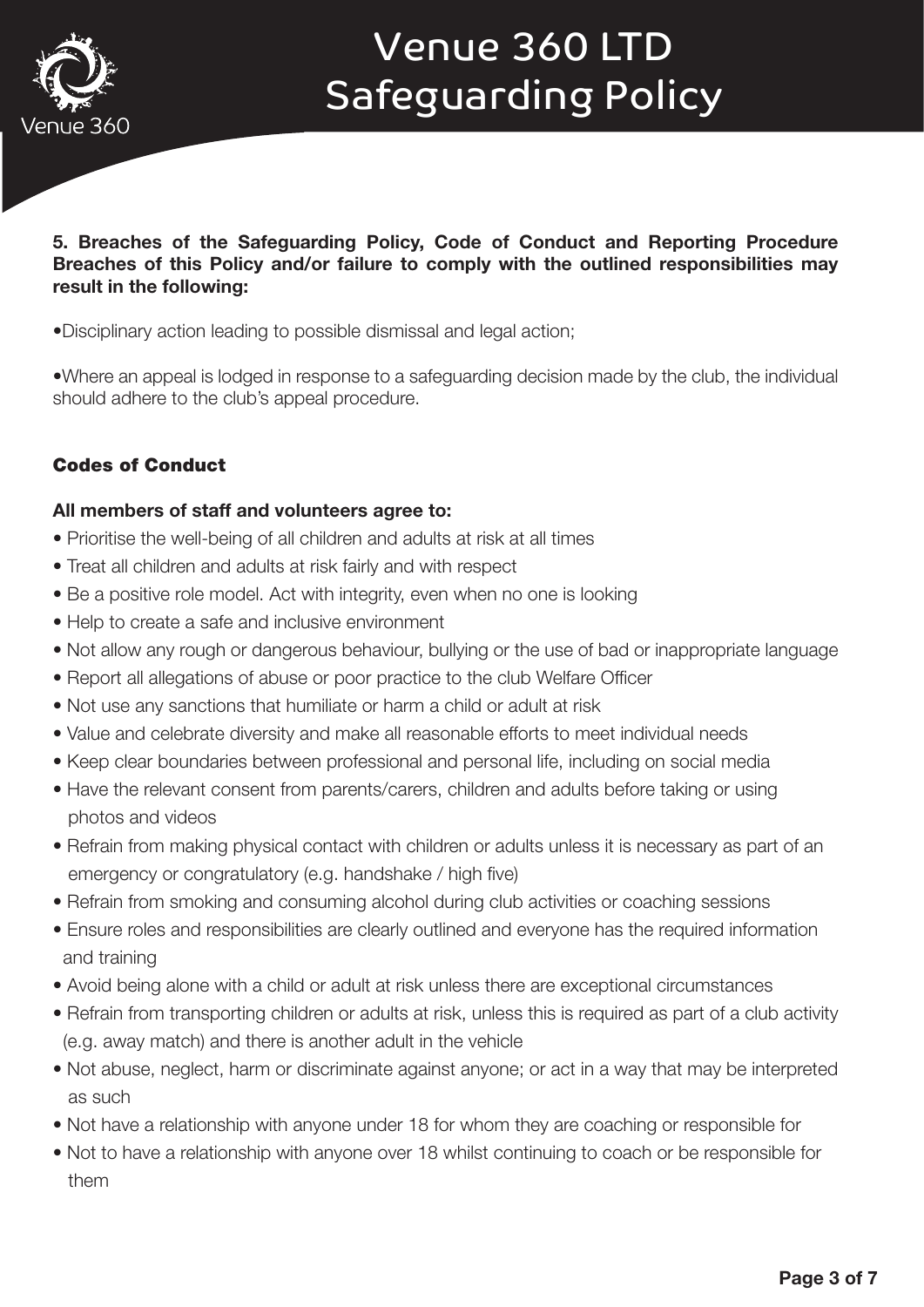

#### All children agree to:

- Be friendly, supportive and welcoming to other children and adults
- Play fairly and honestly
- Respect club staff, volunteers and Officials and accept their decisions
- Behave, respect and listen to your coach
- Take care of your equipment and club property
- Respect the rights, dignity and worth of all participants regardless of age, gender, ability, race, culture, religion or sexual identity
- Not use bad, inappropriate or racist language, including on social media
- Not bully, intimidate or harass anyone, including on social media
- Not smoke, drink alcohol or drugs of any kind on club premises or whilst representing the club at competitions or events
- •Talk to the club Welfare Officer about any concerns or worries they have about themselves or others

This Policy is reviewed every two years (or earlier if there is a change in national legislation). This Policy is recommended for approval by:

CEO: Jon Reep Date: 31st January 2020

Welfare Officer: Georgia Carey Date: 31st January 2020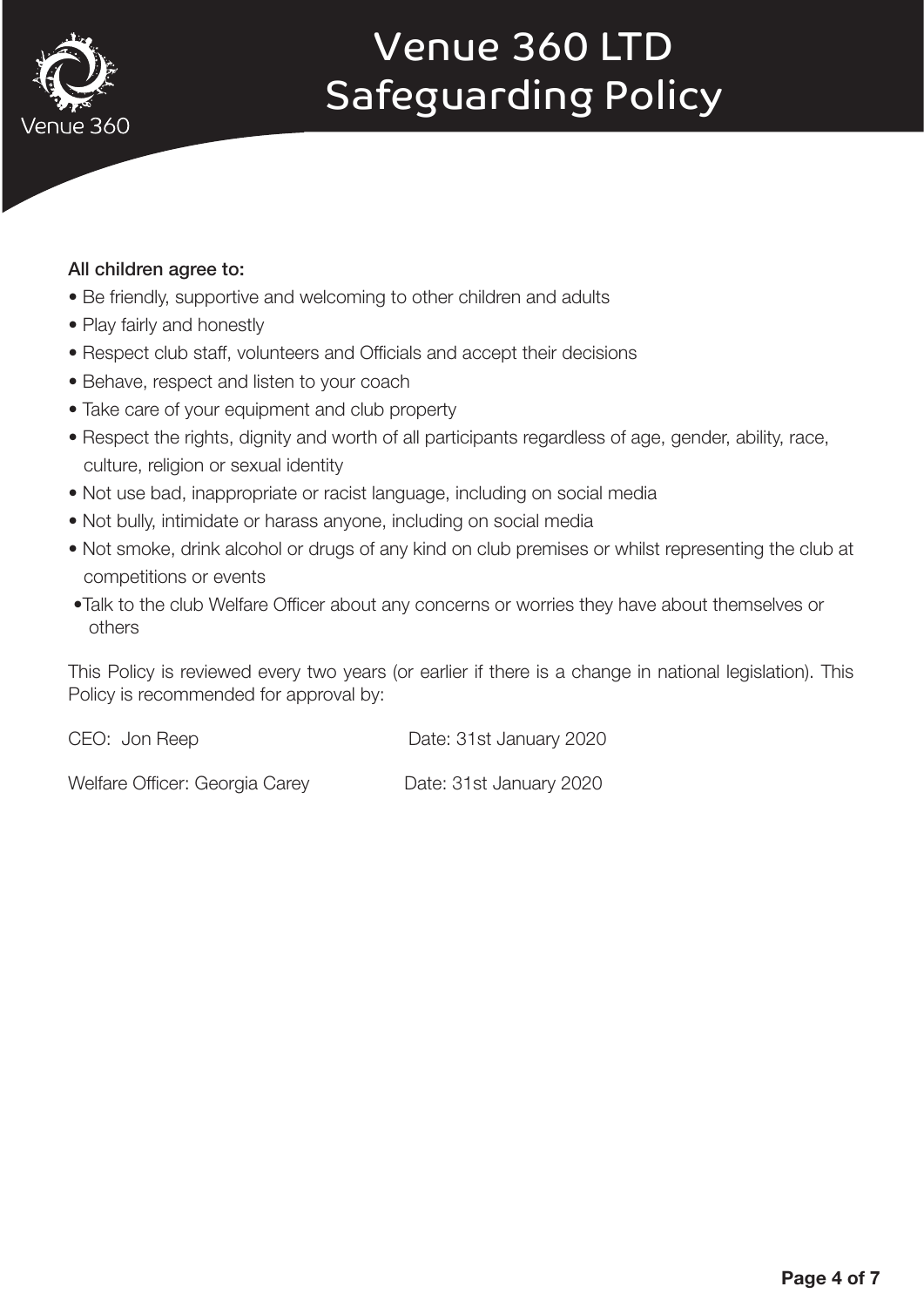

### Appendix A: Glossary of Terms Safeguarding:

protecting children from abuse and neglect, preventing the impairment of children's health or development, ensuring that children are growing up in circumstances consistent with the provision of safe and effective care, and taking action to enable all children to have the best life chances. Enabling adults at risk to achieve the outcomes that matter to them in their life; protecting their right to live in safety, free from abuse and neglect. Empowering and supporting them to make choices, stay safe and raise any concerns. Beginning with the assumption that an individual is best-placed to make decisions about their own wellbeing, taking proportional action on their behalf only if someone lacks the capacity to make a decision, they are exposed to a life-threatening risk, someone else may be at risk of harm, or a criminal offence has been committed or is likely to be committed.

#### Abuse and neglect

Physical abuse: A form of abuse which may involve hitting, shaking, throwing, poisoning, burning or scalding, drowning, suffocating or otherwise causing physical harm to a child or adult at risk. Physical harm may also be caused when a parent or carer fabricates the symptoms of, or deliberately induces illness

Sexual abuse: Involves forcing or enticing a child or young person to take part in abuse sexual activities, not necessarily involving a high level of violence, whether or not the child is aware of what is happening. The activities may involve physical contact, including assault by penetration (for example, rape or oral sex) or non-penetrative acts such as masturbation, kissing, rubbing and touching outside of clothing. They may also include non-contact activities, such as involving children in looking at, or in the production of, sexual images, watching sexual activities, encouraging children to behave in sexually inappropriate ways, or grooming a child in preparation for abuse (including via the internet). Sexual abuse is not solely perpetrated by adult males. Women can also commit acts of sexual abuse, as can other children

Emotional abuse: The persistent emotional maltreatment of a child or adult at risk such as to cause severe and persistent adverse effects on their emotional development. It may involve conveying to a child/ adult at risk that they are worthless or unloved, inadequate, or valued only insofar as they meet the needs of another person; not giving them opportunities to express their views; deliberately silencing them or 'making fun' of what they say or how they communicate. It may feature age or developmentally inappropriate expectations being imposed, including interactions that are beyond a child or adult at risk's developmental capability, as well as overprotection and limitation of exploration and learning, or preventing them participating in normal social interaction. It may involve seeing or hearing the ill-treatment of another. It may involve serious bullying (including cyber bullying), causing a child or adult at risk to feel frightened or in danger, or the exploitation or corruption of children. Some level of emotional abuse is involved in all types of maltreatment of a child, though it may occur alone.

Neglect: The persistent failure to meet a child/ adult at risk's basic physical and/or psychological needs, likely to result in the serious impairment of their health or development. It may involve a parent or carer failing to:

o provide adequate food, clothing and shelter (including exclusion from home or abandonment);

o protect a child/ adult at risk from physical and emotional harm or danger;

o ensure adequate supervision (including the use of inadequate care-givers); or

o ensure access to appropriate medical care or treatment. It may also include neglect of, or unresponsiveness to, a child's or adult at risk's basic emotional needs. Neglect may occur during pregnancy as a result of maternal substance abuse.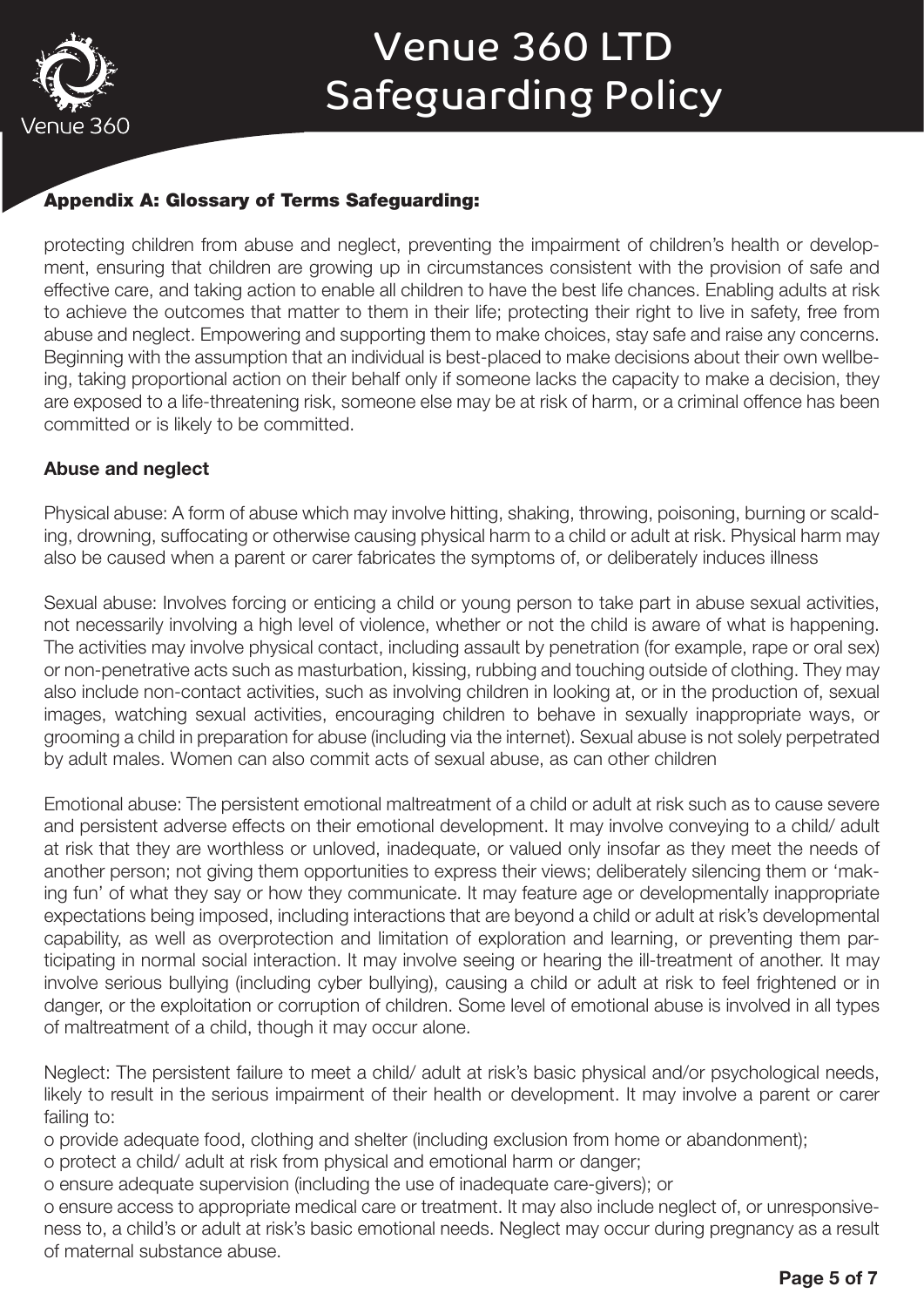

### Additional examples of abuse and neglect of adults at risk

Financial abuse: having money or property stolen; being defrauded; being put under pressure in relation to money or other property; and having money or other property misused.

Discriminatory abuse: treating someone in a less favourable way and causing them harm, because of their age, gender, sexuality, gender identity, disability, socio-economic status, ethnic origin, religion and any other visible or non-visible difference.

Domestic abuse: includes physical, sexual, psychological or financial abuse by someone who is, or has been a partner or family member. Includes forced marriage, female genital mutilation and honour-based violence (an act of violence based on the belief that the person has brought shame on their family or culture). Domestic abuse does not necessarily involve physical contact or violence.

Psychological abuse: including emotional abuse, threats of harm or abandonment, deprivation of contact, humiliation, blaming, controlling, intimidation, coercion, harassment, verbal abuse, isolation or withdrawal from services or supportive networks.

Organisational abuse: where the needs of an individual are not met by an organisation due to a culture of poor practice or abusive behaviour within the organisation.

Self-neglect: behaviour which threatens an adult's personal health or safety (but not that of others). Includes an adult's decision to not provide themselves with adequate food, clothing, shelter, personal hygiene, or medication (when indicated), or take appropriate safety precautions

Modern slavery: encompasses slavery, human trafficking, criminal and sexual exploitation, forced labour and domestic servitude. Traffickers and slave masters use whatever means they have at their disposal to coerce, deceive and force individuals into a life of abuse, servitude and inhumane treatment.

- A person who is being abused may experience more than one type of abuse
- Harassment, and bullying are also abusive and can be harmful
- Female Genital Mutilation (FGM) is now recognised as a form of physical, sexual and emotional abuse that is practised across the UK
- Child Sexual Exploitation is recognised as a form of sexual abuse in which children are sexually exploited for money, power or status
- Child trafficking is recognised as child abuse where children are often subject to multiple forms of exploitation. Children are recruited, moved or transported to, or within the UK, then exploited, forced to work or sold
- People from all cultures are subject to abuse. It cannot be condoned for religious or cultural reasons
- Abuse can have immediate and long-term impacts on someone's well-being, including anxiety, depression, substance misuse, eating disorders and self-destructive Conducts, offending and antisocial **Conduct**
- Those committing abuse are most often adults, both male and female. However, child-to-child abuse also takes place.